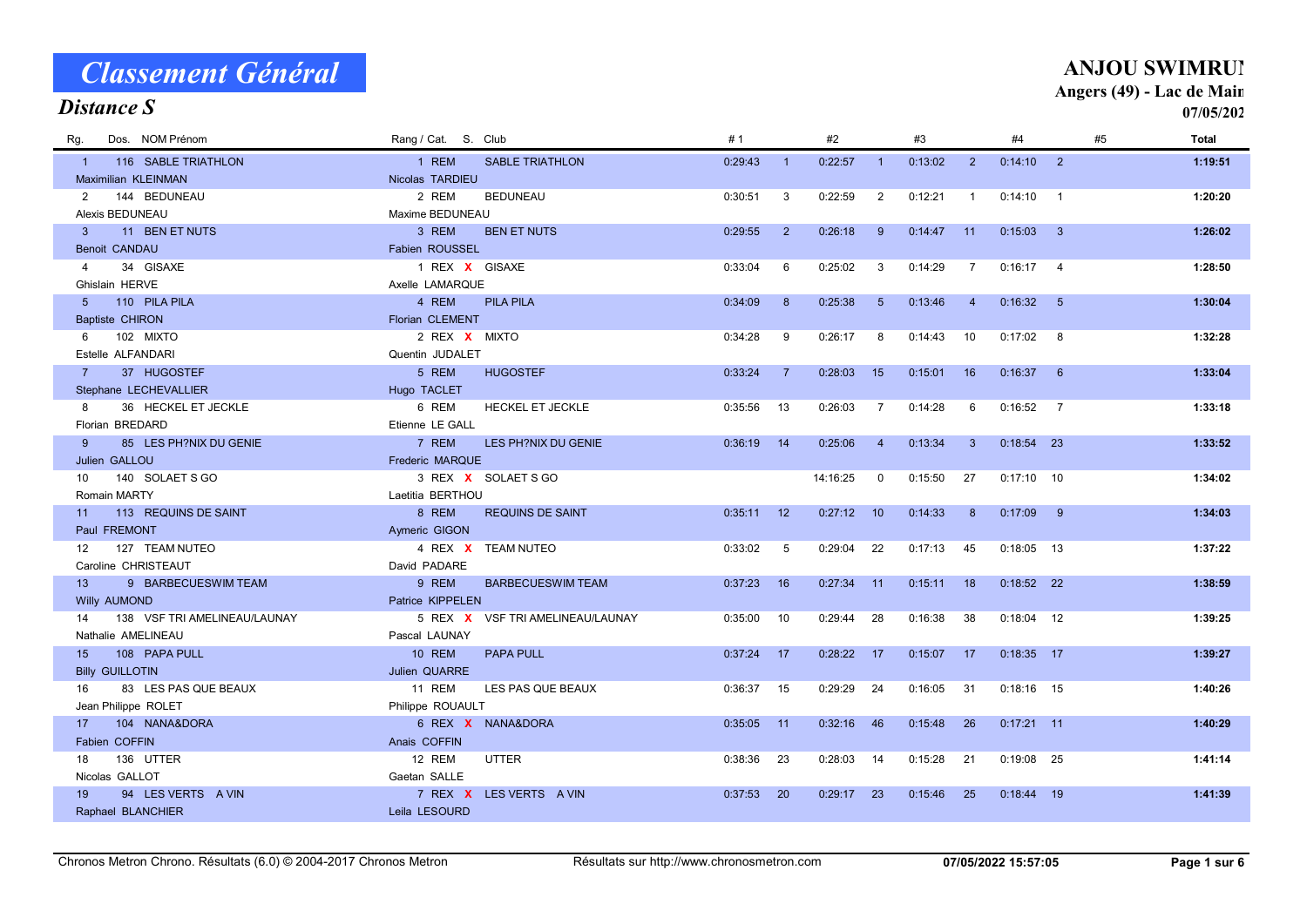| <b>Distance S</b>                   |                                             |                |                            |                |               | $\Delta$ ligul $\sigma$ $(77)$ = Lat ut mail | 07/05/202    |
|-------------------------------------|---------------------------------------------|----------------|----------------------------|----------------|---------------|----------------------------------------------|--------------|
| Dos. NOM Prénom<br>Rq.              | Rang / Cat. S. Club                         | #1             | #2                         | #3             | #4            | #5                                           | <b>Total</b> |
| 63 LES CHIMISTES<br>20 <sub>2</sub> | 1 REF F LES CHIMISTES                       | 0:39:43<br>25  | 0:28:34<br>19              | 0:15:19<br>20  | $0:18:42$ 18  |                                              | 1:42:17      |
| Claire MESNIL                       | Lucie ROBICHON                              |                |                            |                |               |                                              |              |
| 115 RUNNING CONSEIL<br>21           | 8 REX X RUNNING CONSEIL                     | 0:37:45<br>19  | 0:29:30<br>25              | 0:17:05<br>44  | $0:18:47$ 21  |                                              | 1:43:05      |
| <b>Emmanuel FONTAINE</b>            | Justine FONTAINE                            |                |                            |                |               |                                              |              |
| 20 CORNER A LA REMOISE<br>22        | <b>13 REM</b><br><b>CORNER A LA REMOISE</b> | 0:39:53<br>27  | $0:30:12$ 32               | 0:15:17<br>19  | $0:18:10$ 14  |                                              | 1:43:31      |
| Antoine CREPIN                      | <b>Herve LAUDREN</b>                        |                |                            |                |               |                                              |              |
| 38 JE SUIS CHOQUE<br>23             | 14 REM<br>JE SUIS CHOQUE                    | 0:38:07<br>21  | 0:31:22<br>42              | 0:16:15<br>33  | $0:19:37$ 31  |                                              | 1:45:20      |
| Sebastien LE TRIONNAIRE             | Cyrille THOMY                               |                |                            |                |               |                                              |              |
| 114 RILLETTES DE TOURS<br>24        | <b>15 REM</b><br><b>RILLETTES DE TOURS</b>  | 0:38:41<br>24  | 0:30:22<br>33              | 0:16:38<br>-39 | $0:19:49$ 35  |                                              | 1:45:30      |
| Pierre FERRAND                      | Charlie RAME                                |                |                            |                |               |                                              |              |
| 125 TEAM BLUE 49<br>25              | 9 REX X TEAM BLUE 49                        | 0:40:20<br>29  | 0:30:45<br>36              | 0:16:04<br>30  | $0:19:07$ 24  |                                              | 1:46:14      |
| David BESSIERE                      | Catherine VALLAT                            |                |                            |                |               |                                              |              |
| 26<br>5 ASAV TEAM NUTEO             | 10 REX X ASAV TEAM NUTEO                    |                | 14:25:24<br>$\overline{0}$ | 0:17:48<br>55  | $0:18:31$ 16  |                                              | 1:46:18      |
| <b>Olivier DELORME</b>              | Christelle MATHEY PENOT                     |                |                            |                |               |                                              |              |
| 27 DOLO BARJOT 1<br>27              | 16 REM<br>DOLO BARJOT 1                     | 0:44:45<br>57  | 0:25:49<br>6               | 0:14:36<br>9   | $0:21:18$ 57  |                                              | 1:46:27      |
| Juan CORREDOR PRIETO                | Maxime TRETOUT                              |                |                            |                |               |                                              |              |
| 112 RDV EMBRUNMAN<br>28             | 17 REM<br><b>RDV EMBRUNMAN</b>              | 0:42:53<br>44  | 0:28:23<br>18              | 0:14:49<br>12  | $0:20:57$ 49  |                                              | 1:47:00      |
| <b>Olivier GIRARD</b>               | Jacques LEPRETRE                            |                |                            |                |               |                                              |              |
| 18 CMTRI<br>29                      | <b>18 REM</b><br><b>CMTRI</b>               | 0:43:02<br>45  | 0:28:49<br>20              | 0:15:34<br>22  | $0:19:49$ 34  |                                              | 1:47:13      |
| <b>Bruno PERDOUX</b>                | Thierry SAUSSE                              |                |                            |                |               |                                              |              |
| 141 TACTIC<br>30                    | <b>19 REM</b><br><b>TACTIC</b>              | 0:39:52<br>26  | 0:30:02<br>30              | 0:17:04<br>43  | $0:20:35$ 43  |                                              | 1:47:32      |
| Serge GALLOU                        | Serge HEBERT                                |                |                            |                |               |                                              |              |
| 90 LES ROU<br>31                    | 20 REM<br>LES ROU                           | 0:43:08<br>-47 | 0:28:04<br>- 16            | 0:14:54<br>-13 | 0:22:06<br>68 |                                              | 1:48:11      |
| Cedric ROUSSEAU                     | Romain ROUXEL                               |                |                            |                |               |                                              |              |
| 32<br>24 DEFI BABY                  | 21 REM<br><b>DEFI BABY</b>                  | 0:40:43<br>32  | 0:30:53<br>38              | 0:16:45<br>40  | $0:20:04$ 36  |                                              | 1:48:23      |
| Anthony MEAR                        | Benjamin MEAR                               |                |                            |                |               |                                              |              |
| 12 BINGO<br>33                      | 22 REM<br><b>BINGO</b>                      | 0:42:36<br>43  | 0:29:31<br>26              | 0:15:59<br>29  | 0:20:23<br>40 |                                              | 1:48:28      |
| Lucas BOUSQUIE                      | Aurelien JOUNIAUX                           |                |                            |                |               |                                              |              |
| 135 TYGUI<br>34                     | 23 REM<br><b>TYGUI</b>                      | 0:44:17<br>55  | 0:29:35<br>27              | 0:15:37<br>23  | $0:19:24$ 27  |                                              | 1:48:51      |
| Guillaume COEURDACIER DE GESNES     | Thibault GAUFFENY                           |                |                            |                |               |                                              |              |
| 74 LES KIKUS<br>35                  | 11 REX X LES KIKUS                          | 0:40:34<br>30  | 0:31:10<br>41              | 0:16:10<br>-32 | $0:21:17$ 56  |                                              | 1:49:09      |
| Philippe, Noel ABADIE               | Melissandre RIOUAT                          |                |                            |                |               |                                              |              |
| 101 MEMEPASPEUR<br>36               | 24 REM<br><b>MEMEPASPEUR</b>                | $0:47:06$ 73   | 0:27:49<br>12              | 0:14:57<br>14  | $0:19:21$ 26  |                                              | 1:49:11      |
| Yann DELLAY                         | Cyril PETITEAU                              |                |                            |                |               |                                              |              |
| 71 LES GARS DE LA COTES<br>37       | 25 REM<br>LES GARS DE LA COTES              | 0:43:25<br>50  | 0:30:52<br>37              | 0:15:40<br>24  | $0:19:45$ 32  |                                              | 1:49:41      |
| Christophe BLANCHET                 | David LEROYER                               |                |                            |                |               |                                              |              |
| 122 SWIMCENTER BEAUCOUZE<br>38      | 26 REM<br><b>SWIMCENTER BEAUCOUZE</b>       |                | 14:27:39<br>$\Omega$       | 0:17:59<br>60  | $0:19:30$ 28  |                                              | 1:49:44      |
| <b>Julien JAROSSAY</b>              | <b>Jessy SOLIER</b>                         |                |                            |                |               |                                              |              |

#### **ANJOU SWIMRUN** Angers (49) - Lac de Main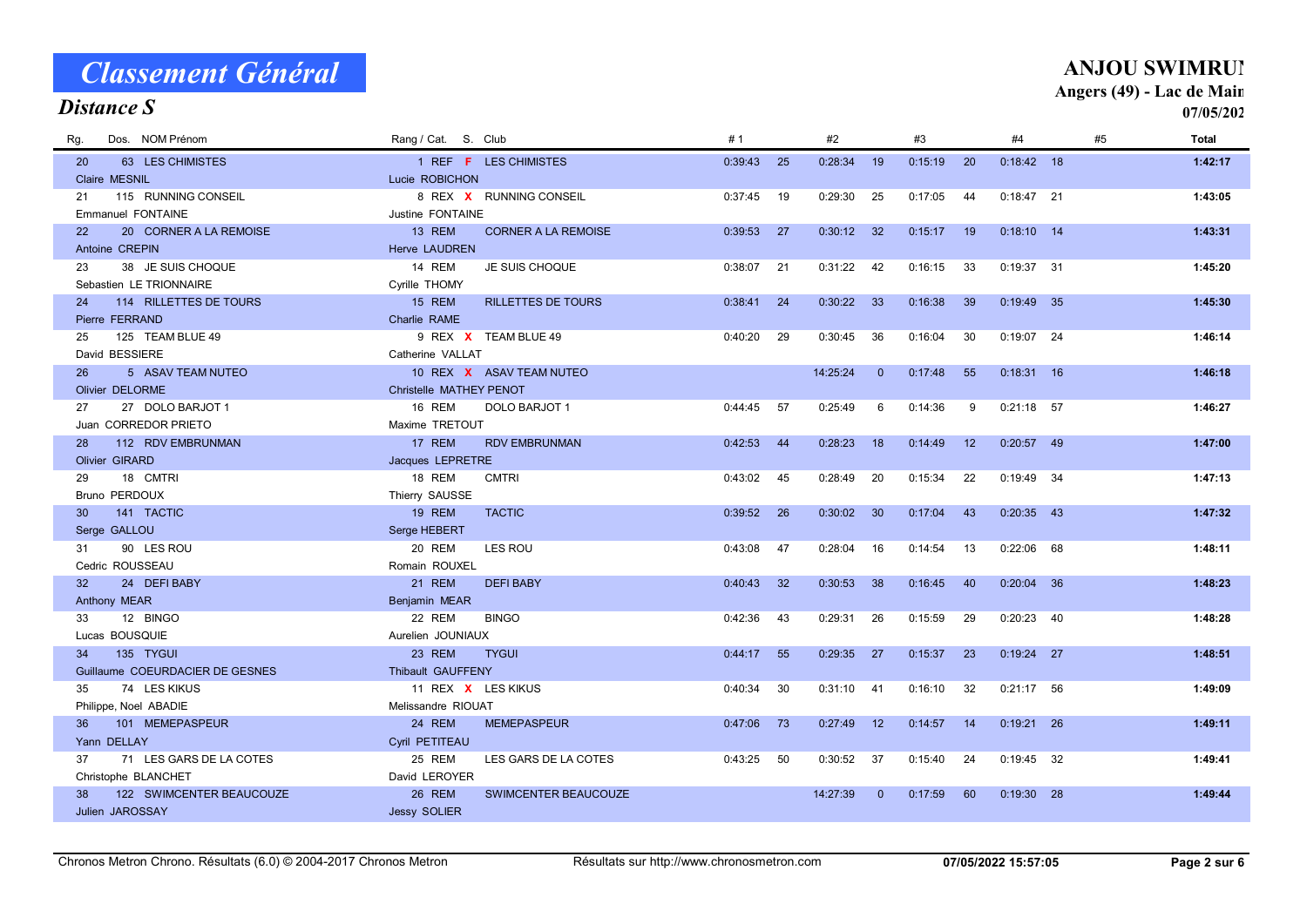| Distance S                  |                       |                                   |              |     |         |     |         |    |              |    |    | 07/05/202    |
|-----------------------------|-----------------------|-----------------------------------|--------------|-----|---------|-----|---------|----|--------------|----|----|--------------|
| Dos. NOM Prénom<br>Rg.      | Rang / Cat. S. Club   |                                   | #1           |     | #2      |     | #3      |    | #4           |    | #5 | <b>Total</b> |
| 129 THE KOS<br>39           | 27 REM                | THE KO <sub>S</sub>               | $0:43:15$ 48 |     | 0:30:38 | 35  | 0:16:29 | 36 | $0:19:49$ 33 |    |    | 1:50:10      |
| Olivier KOHNER              | Pol KOHNER            |                                   |              |     |         |     |         |    |              |    |    |              |
| 82 LES PACTWOMEN<br>40      |                       | 2 REF F LES PACTWOMEN             | 0:37:43      | 18  | 0:34:07 | 56  | 0:19:13 | 79 | 0:19:36      | 30 |    | 1:50:37      |
| Maelys HAIS                 | Mailann ROUAULT       |                                   |              |     |         |     |         |    |              |    |    |              |
| 105 OGBRO<br>41             | 28 REM                | <b>OGBRO</b>                      | 0:45:22      | 63  | 0:28:51 | 21  | 0:14:59 | 15 | $0:21:53$ 66 |    |    | 1:51:04      |
| Pierre OGER                 | Hugues OGER           |                                   |              |     |         |     |         |    |              |    |    |              |
| 91 LES SIAMOISES<br>42      |                       | 3 REF <b>F</b> LES SIAMOISES      | 0:38:32      | 22  | 0:34:48 | 65  | 0:19:20 | 81 | $0:18:45$ 20 |    |    | 1:51:24      |
| Maelys FARDEAU              | Caroline RENAUD       |                                   |              |     |         |     |         |    |              |    |    |              |
| 43<br>49 LAS CHICAS         |                       | 4 REF <b>F</b> LAS CHICAS         | 0:41:14      | -33 | 0:31:58 | 45  | 0:17:49 | 56 | $0:20:36$ 44 |    |    | 1:51:35      |
| Fanny LABITE                | <b>Fabiola MARTIN</b> |                                   |              |     |         |     |         |    |              |    |    |              |
| 73 LES JAMBES DE BOIS<br>44 | 29 REM                | LES JAMBES DE BOIS                | 0:41:52      | 35  | 0:31:41 | 44  | 0:16:54 | 42 | $0:21:09$ 52 |    |    | 1:51:35      |
| Antoine GARNIER             | Aurelien JOSEPH       |                                   |              |     |         |     |         |    |              |    |    |              |
| 25 GT635<br>45              | <b>30 REM</b>         | GT635                             | 0:42:08      | 40  | 0:31:02 | 39  | 0:17:21 | 48 | $0:21:11$ 53 |    |    | 1:51:41      |
| Thierry BRECHET             | Gilles TIRIAULT       |                                   |              |     |         |     |         |    |              |    |    |              |
| 70 LES FOLLES FARBAS<br>46  |                       | 5 REF F LES FOLLES FARBAS         | 0:43:26      | 51  | 0:32:44 | 47  | 0:17:31 | 51 | $0:19:31$ 29 |    |    | 1:53:11      |
| Laure CABAS                 | Axelle FARBOS         |                                   |              |     |         |     |         |    |              |    |    |              |
| 26 DOCALO<br>47             | 31 REM                | <b>DOCALO</b>                     | 0:41:15      | 34  | 0:33:02 | 51  | 0:18:03 | 62 | $0:21:05$ 51 |    |    | 1:53:23      |
| Philippe MASSON             | Matthieu MELIN        |                                   |              |     |         |     |         |    |              |    |    |              |
| 123 TEAM 37<br>48           | 32 REM                | TEAM 37                           | 0:41:59      | -37 | 0:32:52 | 49  | 0:18:01 | 61 | $0:20:39$ 45 |    |    | 1:53:30      |
| Florent ESCAFFRE            | Jonathan MARCHAND     |                                   |              |     |         |     |         |    |              |    |    |              |
| 35 DESJARDINS 97/12<br>49   | 33 REM                | <b>DESJARDINS 97/12</b>           | $0:47:22$ 76 |     | 0:30:04 | 31  | 0:16:17 | 34 | $0:20:18$ 39 |    |    | 1:54:00      |
| Arnaud HAMARD               | Ludovic ROUSSE        |                                   |              |     |         |     |         |    |              |    |    |              |
| 59 LES BOULETS<br>50        | 34 REM                | LES BOULETS                       | 0:49:15      | 85  | 0:28:01 | 13  | 0:14:05 | 5  | $0:22:51$ 72 |    |    | 1:54:11      |
| Thomas PLANCHENAULT         | Simon RENAULT         |                                   |              |     |         |     |         |    |              |    |    |              |
| 68 LES CULS DE POOL<br>51   |                       | 6 REF F LES CULS DE POOL          | 0:40:35      | 31  | 0:34:10 | 57  | 0:18:47 | 72 | $0:21:41$ 64 |    |    | 1:55:11      |
| <b>Chloe BEAUFILS</b>       | Cecilia TRICOT        |                                   |              |     |         |     |         |    |              |    |    |              |
| 54 LES ASTICOTS<br>52       |                       | 12 REX X LES ASTICOTS             | 0:43:58      | 53  | 0:32:45 | 48  | 0:17:26 | 50 | $0:21:22$ 58 |    |    | 1:55:29      |
| Solene LE BERRE             | Jerome OUVRARD        |                                   |              |     |         |     |         |    |              |    |    |              |
| 132 THIR OBOUL<br>53        | 35 REM                | <b>THIR OBOUL</b>                 | 0:46:53      | 71  | 0:29:47 | 29  | 0:16:31 | 37 | $0:22:32$ 70 |    |    | 1:55:41      |
| Thomas BOULIDARD            | <b>Benoit THIREAU</b> |                                   |              |     |         |     |         |    |              |    |    |              |
| 87 LES POISSONS CHATS<br>54 |                       | 7 REF <b>F</b> LES POISSONS CHATS | 0:48:09      | 78  | 0:30:37 | -34 | 0:15:52 | 28 | $0:21:22$ 59 |    |    | 1:55:59      |
| Noemie COUDERT              | Marine DUTRANNOY      |                                   |              |     |         |     |         |    |              |    |    |              |
| 39 JEAN TRES MIMI<br>55     |                       | 13 REX X JEAN TRES MIMI           | 0:42:33      | 42  | 0:33:53 | 55  | 0:18:45 | 71 | $0:20:52$ 47 |    |    | 1:56:02      |
| Mickael MAHEO               | Soizic MAHEO          |                                   |              |     |         |     |         |    |              |    |    |              |
| 56<br>16 CARIBON            | 14 REX X CARIBON      |                                   | 0:42:04      | 39  | 0:34:27 | 60  | 0:19:15 | 80 | $0:20:31$ 42 |    |    | 1:56:15      |
| Aurelie BONTE               | Jean CARIS            |                                   |              |     |         |     |         |    |              |    |    |              |
| 57<br>6 ASTG                | 15 REX X ASTG         |                                   | 0:44:52      | 58  | 0:33:20 | 53  | 0:17:20 | 47 | $0:21:15$ 55 |    |    | 1:56:45      |
| Alexandra MARTIN            | Laurent PETIT         |                                   |              |     |         |     |         |    |              |    |    |              |

#### Distance S

#### **ANJOU SWIMRUN** Angers (49) - Lac de Main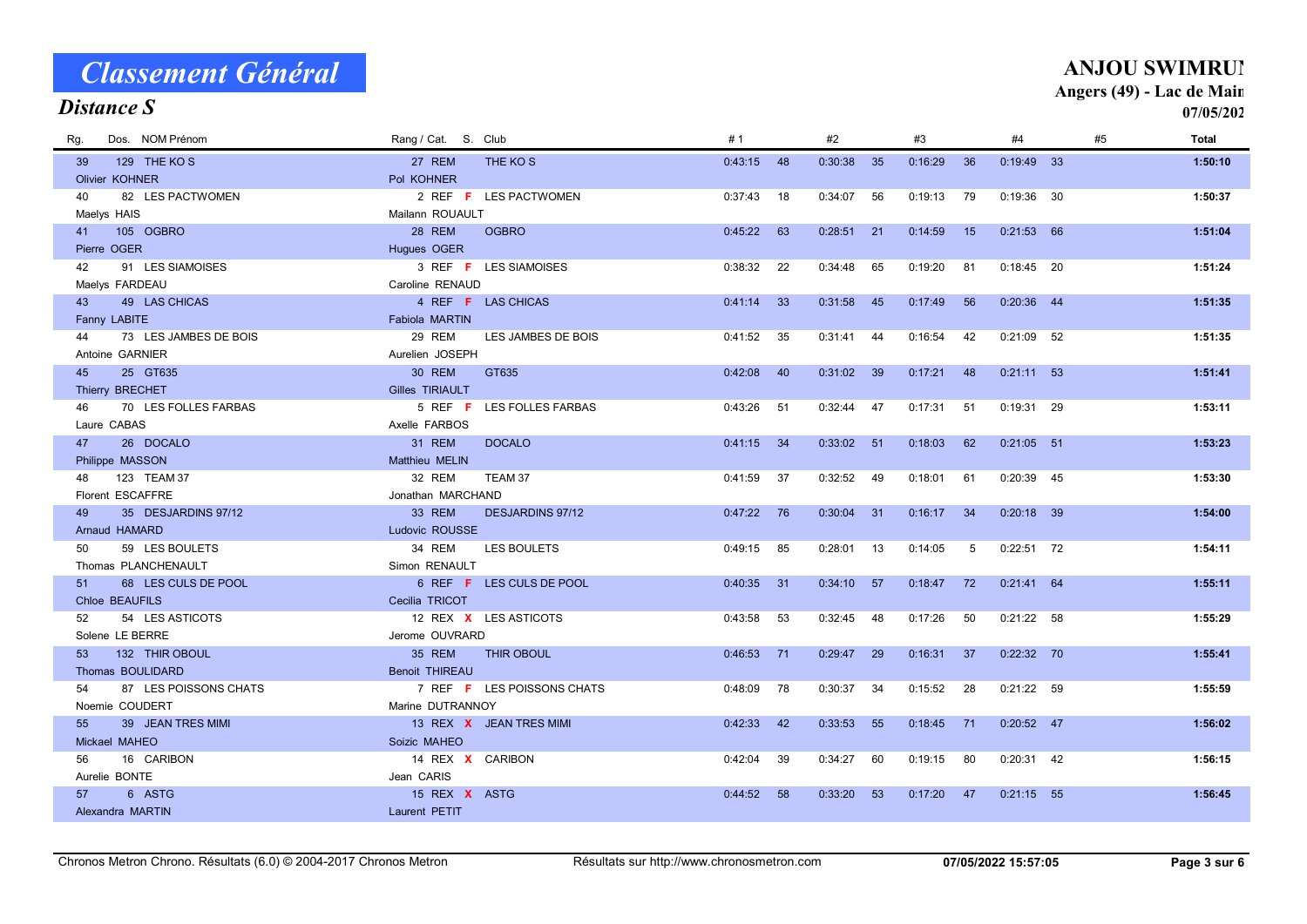#### Rg. NOM Prénom Cat. Dos. Rang / S. Club # 1 #3 #5 Total Distance S #2 #4 07/05/2022 58 131 REX THIERRY BARRE THIERRY BARRE 16 0:19:33 X 0:40:10 28 84 83 37 0:37:12 0:20:08 1:57:02 Thierry BARRE Anne Marie DESHAYES BARRE 59 41 JOYEUX FOUS 36 REM JOYEUX FOUS 0:41:58 36 0:33:11 52 0:19:51 85 0:22:21 69 1**:57:20** Cyril BARLIER **Didier CHARTIER** 60 124 TEAM A 1:57:25 17 REX X TEAM A 1.57:25 17 A 2:41:59 38 0:36:03 78 0:18:57 75 0:20:27 41 Alexane CORMIER Antoine HERAULT 61 65 LES COLLEGUES DE ST CHARLES 37 REM LES COLLEGUES DE ST CHARLES 0:46:02 65 0:33:01 50 0:17:14 46 0:21:30 61 1:57:46 Maxime GRELLIER Stephane RABU 62 30 FAMILLE CARRE TABLE TO A STRING THE REX X FAMILLE CARRE TABLE 19:34:24 49 0:34:32 62 0:18:19 67 0:21:49 65 1:58:02 Guy CARRE CARRE CARRE CARRE COMPANY CHARLOTS CONTROL CARRE 63 33 REM GEF CAD GEF CAD 38 0:19:02 0:43:50 52 69 78 38 0:35:01 0:20:14 1:58:06 David CADIOT Celine GEFFRAY 64 120 SEB ET ADE 19 REX <mark>X</mark> SEB ET ADE 0:44:25 56 0:34:36 63 0:17:43 53 0:21:28 60 **1:58:10** Adelaide CHIRON Sebastien JUBEAU 65 61 REM LES CAMARGUAIS LES CAMARGUAIS 39 0:16:19 0:48:29 79 40 35 71 0:31:09 0:22:36 1:58:32 Pierre ANTHERIEU Nicolas ULRICH 66 109 PERE ET FILLE 20 20 REX X PERE ET FILLE 20 20 20:30 20 0:43:06 46 0:34:29 61 0:19:30 82 0:21:30 62 1:58:34 Frederic PREZELIN Alice PREZELIN 67 66 LES COULELE 21 NEX X LES COULELE 2014:05 54 0:35:31 75 0:18:52 74 0:21:01 50 1:59:27 Damien COULAIS **Lea COULAIS** 68 58 REX LES BOIGNES LES BOIGNES 22 0:16:52 X 0:48:07 77 43 41 74 0:31:34 0:23:11 1:59:43 Adrien BOIGNE Laura BOIGNE 69 8 AUREWAN S TEAM 23 REX X AUREWAN S TEAM  $0.42.09$  41  $0.35:43$  77  $0.20:47$  92  $0.21:15$  54 1:59:52 Aurelie GOUSSEAU **Erwan VERDON** 70 77 LES MOGETTES 2:00:02 24 REX X LES MOGETTES 2:04:53 59 0:34:25 58 0:18:48 73 0:21:57 67 2:00:02 Nicolas PEUAUD **Valerie VERMEIL** 71 62 LES CANARDS CLAQUES 25 REX X LES CANARDS CLAQUES  $0.46:13$  66  $0.35:20$  73  $0.18:31$  69  $0.20:46$  46 2:00:49 Lena GENTES Clement NEUVILLE 72 1 REX ADONF ADONF 26 0:19:01 X 0:45:29 64 76 77 48 0:35:33 0:20:54 2:00:55 Claire MASSIQUET **Jacques MASSIQUET** 73 51 LE LAYON SORT DE LEAU 40 REM LE LAYON SORT DE LEAU 69 0:46:28 67 0:35:13 70 0:17:58 59 0:24:34 82 2:04:12 Mickael LHOMMELET **Herve MAUSSION** 74 106 REX OLIVIER ET ISA OLIVIER ET ISA 27 0:17:24 X 0:44:54 60 88 49 76 0:38:39 0:23:40 2:04:36 Olivier CERBELAND Charbonneau ISABELLE 75 133 REM TITI ET MANU TITI ET MANU 41 0:19:54 0:45:08 61 66 86 88 0:34:53 0:25:35 2:05:28 Thierry LEJARD Manu PERRET 76 128 REX TEAM XIS TIUH TEAM XIS TIUH 28 0:17:50 X 0:46:45 68 89 57 63 0:39:21 0:21:38 2:05:33 Mathieu GUIDEL Carole JONQUET

Classement Général

### **ANJOU SWIMRUN**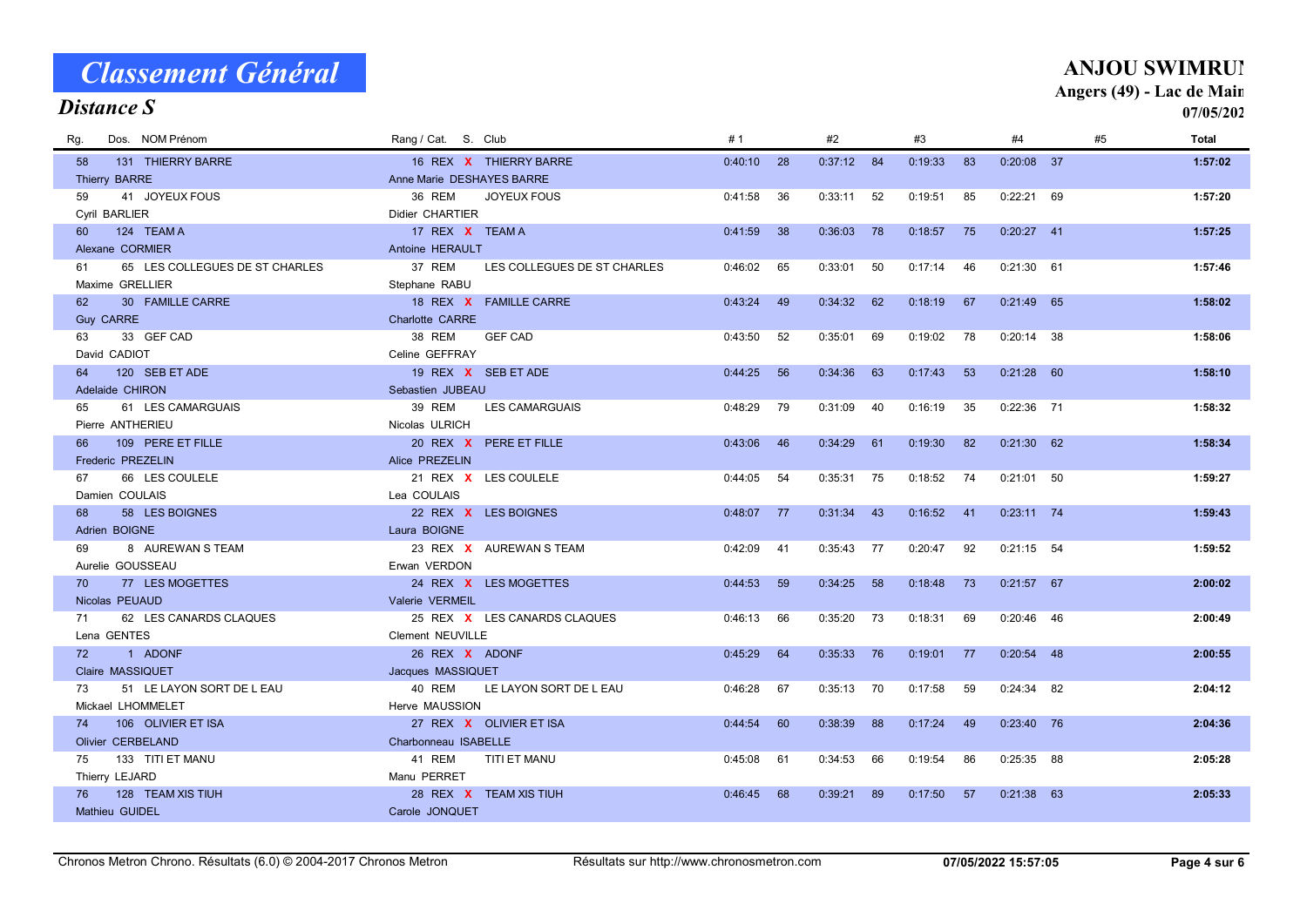#### Distance S

#### **ANJOU SWIMRUN**

Angers (49) - Lac de Main

| Dos. NOM Prénom<br>Rq.       | Rang / Cat. S. Club                | #1      | #2                   | #3            | #4            | #5<br>Total |
|------------------------------|------------------------------------|---------|----------------------|---------------|---------------|-------------|
| 28 EMILIE /NADIA<br>77       | 8 REF F EMILIE /NADIA              | 0:48:31 | 0:34:59<br>81<br>67  | 0:18:15<br>66 | $0:24:15$ 80  | 2:05:58     |
| Emilie LECONTE               | Nadia MINKHAR                      |         |                      |               |               |             |
| 142 TEAM 61<br>78            | 29 REX X TEAM 61                   | 0:48:31 | 80<br>0:34:47<br>64  | 0:18:35<br>70 | $0:24:07$ 79  | 2:05:59     |
| <b>Frederic SABATIER</b>     | Celine SABATIER                    |         |                      |               |               |             |
| 143 GRANSEIGNE<br>79         | 42 REM<br><b>GRANSEIGNE</b>        | 0:49:01 | 84<br>0:35:15<br>71  | 0:17:57<br>58 | $0:24:39$ 84  | 2:06:50     |
| Setephane GRANSEIGNE         | <b>Clement GRANSEIGNE</b>          |         |                      |               |               |             |
| 42 JULIAPHIL<br>80           | 30 REX X JULIAPHIL                 | 0:51:31 | 87<br>0:33:33<br>54  | 0:18:03<br>63 | $0:24:06$ 78  | 2:07:12     |
| Philippe DELAPORTE           | Julia SIMON                        |         |                      |               |               |             |
| 48 LA TEAM DU MARAIS<br>81   | 9 REF F LA TEAM DU MARAIS          | 0:47:20 | 75<br>0:36:18<br>79  | 0:20:01<br>87 | $0:24:17$ 81  | 2:07:54     |
| Chloe BARBEAU                | Marine BIDET                       |         |                      |               |               |             |
| 67 LES CRICRIS D AMOUR<br>82 | 31 REX X LES CRICRIS D AMOUR       | 0:45:08 | 62<br>0:38:20<br>87  | 0:20:45<br>90 | $0:23:51$ 77  | 2:08:04     |
| Christophe CAPPONI           | Christele GIRAUD                   |         |                      |               |               |             |
| 84 LES PERES FOUROUF<br>83   | 43 REM<br>LES PERES FOUROUF        | 0:52:08 | 88<br>0:35:20<br>72  | 0:17:47<br>54 | $0:23:05$ 73  | 2:08:19     |
| Thomas PEAN                  | Pierre VALLEE                      |         |                      |               |               |             |
| 117 SAMPAT<br>84             | 44 REM<br><b>SAMPAT</b>            | 0:46:53 | 70<br>86<br>0:38:18  | 0:20:52<br>93 | $0:23:18$ 75  | 2:09:19     |
| Samuel DROUOT                | Patrick TOURNEUX                   |         |                      |               |               |             |
| 40 J IRAI OU TU IRAS<br>85   | 10 REF F J IRAI OU TU IRAS         | 0:52:55 | 90<br>0:34:27<br>59  | 0:17:34<br>52 | 0:24:38<br>83 | 2:09:33     |
| Carole DONNART               | Julie TROUVE                       |         |                      |               |               |             |
| 96 LES WATERPOTO SONIC<br>86 | 32 REX X LES WATERPOTO SONIC       | 0:46:49 | 0:37:12<br>69<br>-83 | 0:20:34<br>89 | 0:25:04<br>85 | 2:09:38     |
| Hela?ne MARC                 | Nicolas PICHARD                    |         |                      |               |               |             |
| 55 LES BEBES NAGEURS<br>87   | 45 REM<br><b>LES BEBES NAGEURS</b> | 0:49:00 | 83<br>0:36:51<br>81  | 0:18:31<br>68 | $0:25:21$ 86  | 2:09:42     |
| Michel BAUD                  | Alexandre MIELE                    |         |                      |               |               |             |
| 2 ARTILEAN<br>88             | 33 REX X ARTILEAN                  | 0:53:30 | 95<br>0:35:23<br>74  | 0:18:11<br>65 | 0:25:33 87    | 2:12:36     |
| Arnaud NAEL                  | Tina NAEL                          |         |                      |               |               |             |
| <b>111 PRET</b><br>89        | 34 REX X PRET                      | 0:52:52 | 89<br>0:36:19<br>80  | 0:18:58<br>76 | 0:25:35<br>89 | 2:13:43     |
| Mathilde AUGEREAU            | David PRET                         |         |                      |               |               |             |
| 79 LES NICO S<br>90          | 46 REM<br>LES NICO S               | 0:48:33 | 82<br>0:37:44<br>85  | 0:20:45<br>91 | 0:27:44<br>95 | 2:14:45     |
| Nicolas CHEVALLIER           | Nicolas HERGUE                     |         |                      |               |               |             |
| 119 SCO8995<br>91            | 11 REF <b>F</b> SCO8995            | 0:47:06 | 74<br>0:42:43<br>95  | 0:21:10<br>94 | $0:27:01$ 93  | 2:17:59     |
| Marie CHEVALIER              | Audrey MOLLER                      |         |                      |               |               |             |
| 81 LES NOVICES<br>92         | 35 REX X LES NOVICES               | 0:50:43 | 86<br>0:42:03<br>94  | 0:21:38<br>95 | $0:26:41$ 91  | 2:21:03     |
| Olivier BLAVET               | <b>Bladine NOYELLE</b>             |         |                      |               |               |             |
| 56 LES BIOT S A L EAU<br>93  | 36 REX X LES BIOT SALEAU           | 0:59:27 | 99<br>0:35:00<br>68  | 0:18:05<br>64 | $0:29:04$ 99  | 2:21:35     |
| Mylene BIOTEAU               | Pierre Yves BIOTEAU                |         |                      |               |               |             |
| 139 FAST AND FURIOUS<br>94   | 47 REM<br><b>FAST AND FURIOUS</b>  | 0:53:21 | 0:36:58<br>82<br>94  | 0:20:12<br>88 | 0:31:46 101   | 2:22:17     |
| Marc QUESNE                  | Maxime QUESNE                      |         |                      |               |               |             |
| 137 VITE UNE BIERE<br>95     | 48 REM<br><b>VITE UNE BIERE</b>    | 0:46:59 | 72<br>92<br>0:41:46  | $0:26:13$ 101 | $0:27:26$ 94  | 2:22:23     |
| Vincent LERAY                | Olympe VERON                       |         |                      |               |               |             |